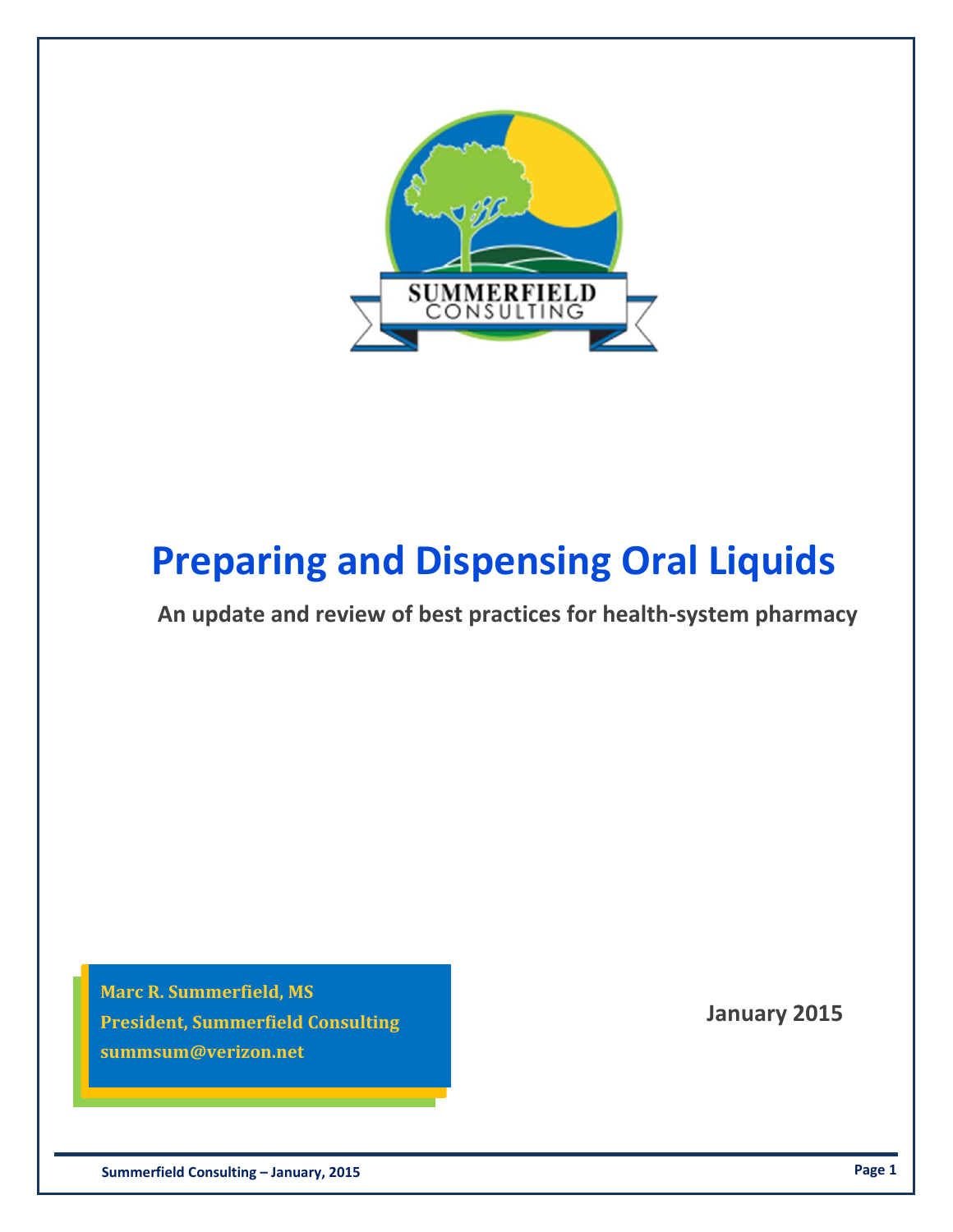## **Preparing and Dispensing Oral Liquids**

**An update and review of best practices for health‐system pharmacy**

#### **Origins:**

Aristotle stated, *"If you would understand anything, observe its beginning and its development."*<sup>1</sup> To appreciate the standard of practice regarding the preparation and dispensing of oral liquids in the hospital setting, one must examine the origins and evolution of unit dose dispensing.

In the 1950s and 1960s, a group of forward‐ thinking and action‐oriented hospital pharmacy leaders suspected that the traditional methods of preparing and dispensing medications, e.g., "floor‐stock" and "multi‐dose," were inadequate. Furthermore, they believed that the hospital pharmacist could play a key role in envisioning, validating, and implementing more effective and more efficient systems.

Thus, the notion of "unit dose" dispensing evolved. Throughout the 1960s, researchers conducted studies demonstrating that the new system was feasible and that it reduced the potential for error compared with the traditional systems.<sup>2</sup> The American Society of Health-System Pharmacists  $(ASHP)^3$  defines unit dose dispensing mainly by its characteristics:

*"The unit dose system may differ in form, depending on the specific needs of the organization. However, the following distinctive elements are basic to all unit dose systems: medications are contained in single unit packages; they are dispensed in as ready‐to‐administer form as possible; and for most medications, not more than a 24‐hour supply of doses is delivered to or available at the patient‐care area at any time."*

Furthermore,  $ASHP<sup>4</sup>$  distinguishes between a "single‐unit" package and a "unit dose package,"— a distinction that will be useful throughout the White Paper:

*"A single unit package is one that contains one discrete pharmaceutical dosage form, i.e., one tablet, one 2‐mL volume of liquid, one 2‐g mass of ointment, etc. A unit dose package is one that contains the particular dose of the drug ordered for the patient. A unit dose package could, for example, contain two tablets of a drug product. A single unit package is also a unit dose or single dose package if it contains the particular dose of the drug ordered for the patient."*

#### **Challenges:**

The challenge to hospital pharmacists was and continues to be how to align commercially‐ available products with the demands of unit dose dispensing. Because of the variety of dosage forms, there are variations on this theme. For example, most commercially‐available injectables must be converted, i.e., "compounded," to produce patient‐specific, unit dose products. Thus, IV Admixture Services were created. Some injectables are now commercially‐available as syringes, but of course, they only qualify as "unit dose" if the patient's dose matches the product's dose. Oral solids are less challenging because the manufacturers often supply those in single‐unit packages, with one‐or‐more packages constituting a patient's dose. However, when the dose equals a partial tablet, e.g.,  $\frac{1}{4}$  or  $\frac{1}{2}$ , pharmacies should ideally split the tablet.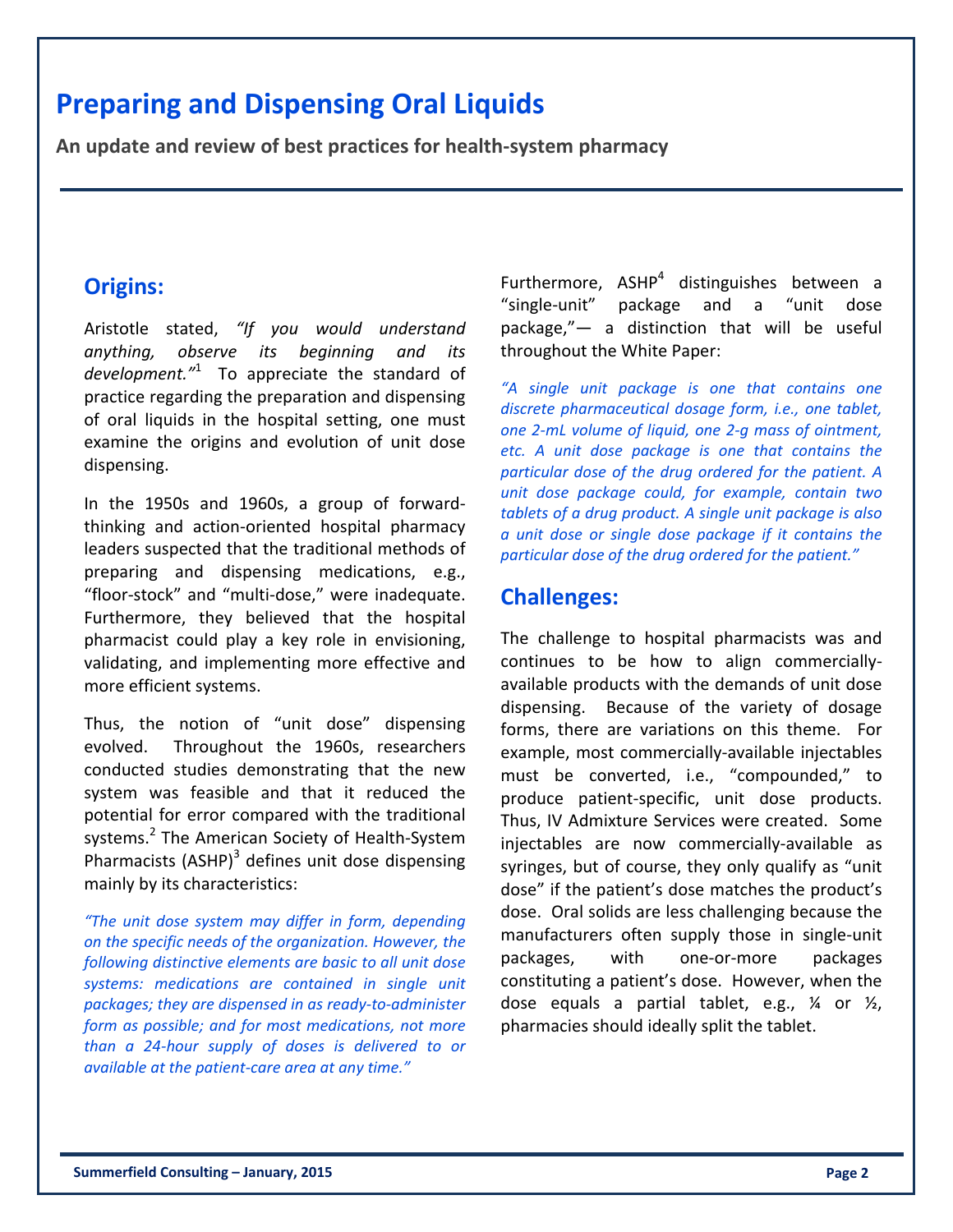Most commercially-available oral liquids are manufactured in bulk bottles, commonly in 4oz, 8oz, or pint bottles, designed for ambulatory care dispensing. In the hospital setting, the bulk bottles double as reservoirs for multiple unit doses. Fortunately, some manufacturers provide their products in single unit cups to match the doses commonly prescribed for adult patients. But the utility of these packages is somewhat limited. First, although single unit, they do not qualify as unit doses for adults receiving unconventional doses. Second, they frequently do not meet the needs of children, who usually receive smaller doses misaligned with the single unit packaging.

The emergence of unit‐based dispensing cabinets (UBCs) presents another challenge for practitioners determined to adhere to the intent and tenets of oral liquid unit dose dispensing. Ideally, single unit cups, usually 15ml and 30ml, would only be accessed when the patient's dose matches the dose in the cup. Barcode Medication Administration (BCMA) programs match the drug with the patient's profile but not the volume drawn.

*Note: The term "commercially‐available" encompasses manufacturer‐supplied and outsourced products.*

#### **Medication Errors (Safety):**

A complete discussion of medication errors is beyond the scope of this White Paper. Hundreds, if not thousands, of commentaries, research articles, position statements, and books have been published in practitioners' quest to "do no harm." Several key references are cited.<sup>5,6,7,8</sup>

Because this White Paper focuses on oral liquids, and oral liquids are prescribed much more frequently in children than adults, several key references regarding medication errors in pediatrics are cited.<sup>9,10,11,12,13</sup>

And because this White Paper focuses on oral liquids, several key references regarding the preparation and dispensing of oral liquids are cited.14,15,16,17

#### **Best Practice for Oral Liquid Preparation and Dispensing:**

A critical review of the unit dose and medication error literature supports the premise that the safest practice in oral liquid dispensing is for the pharmacy to prepare and dispense a patient‐ specific, properly‐labeled, ready‐to‐administer medication container (oral syringe or cup) that contains the prescribed dose for that patient. Although, we will focus on patient‐specific pharmacy‐prepared and dispensed doses, we will not ignore the challenge of reducing the potential for error via UBC dispensing.

*The safest (best) practice in oral liquid dispensing is for the pharmacy to prepare and dispense a patient‐specific, properly‐labeled, ready‐to‐administer medication container (oral syringe or cup) that contains the prescribed dose for that patient.*

Examples of this ideal would be dispensing a 15ml cup of a Maalox® for a patient when 15mls are prescribed, dispensing a 60mcg/1.2ml oral syringe of digoxin when 60mcg are prescribed, or dispensing a 1ml oral syringe the formulary's multiple vitamin when 1ml is prescribed.

Another approach to evaluate the integrity of a unit dose system is from the nurse's perspective‐‐does the pharmacy‐prepared dose support the nurse's ability to adhere to the five rights? $18$ 

For example, providing a medication that is ordered to be administered by mouth ("po") in an injectable vial (if the medication is not available as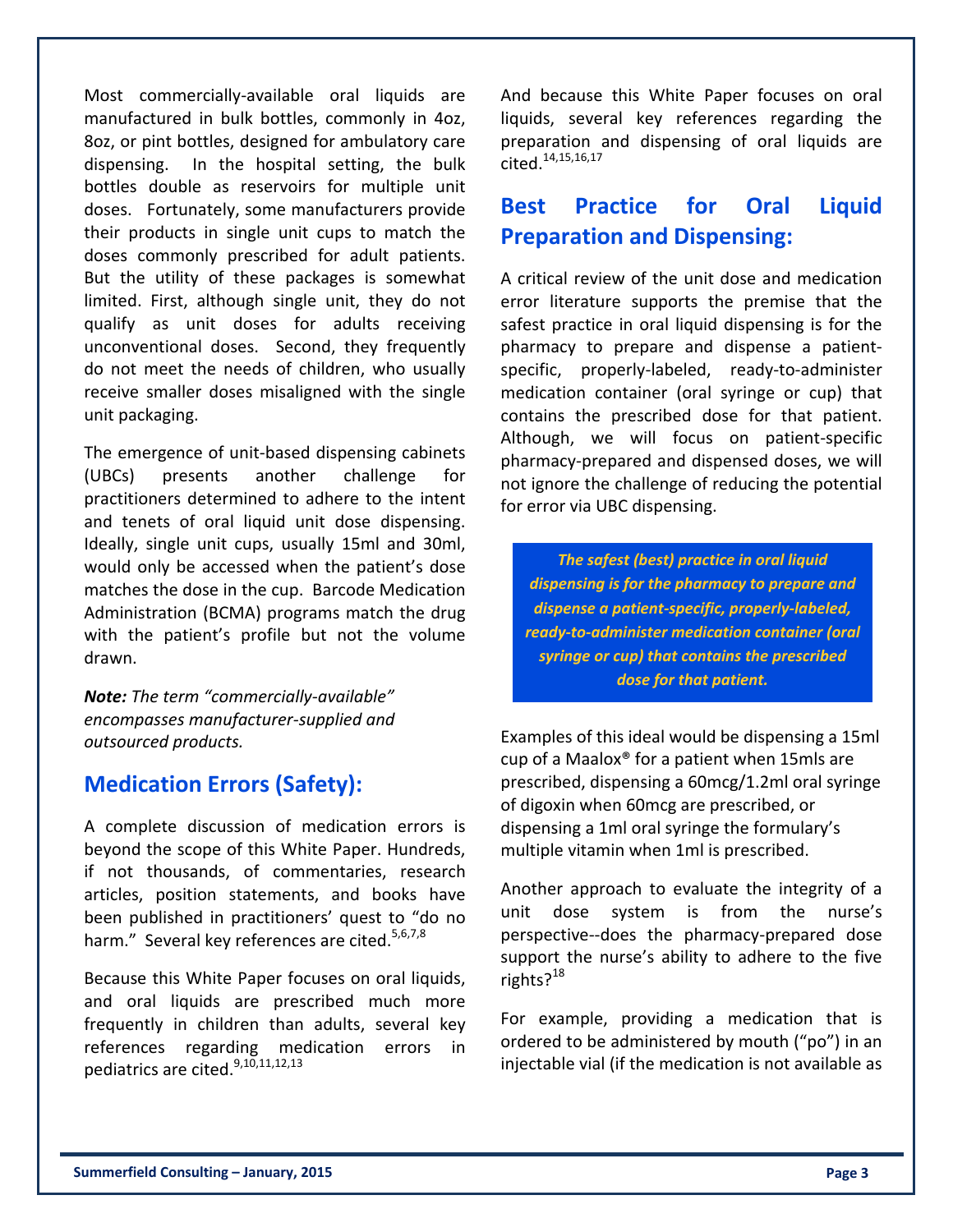an oral dosage form) does not. Stocking nonpatient‐specific bulk bottles of 120ml (62.5mg/ml) acetaminophen on the patient care unit does not. Stocking a patient‐specific bulk bottle of 60ml (10mg/ml) of furosemide on the patient care unit or in a UBC does not. And stocking 10mg/10ml cups of metoclopramide in a UBC that are used for 5mg doses does not.

Now that we have established best practice, the challenge is to design a system in which most doses meet that best practice. Even unit dose purists and avid medication safety advocates acknowledge that occasional compromises in unit dose integrity are justified to meet certain patient care demands in certain situations. But they warn that compromises be made thoughtfully and sparingly and not based solely on convenience.

## **FIVE RIGHTS 1. RIGHT MEDICATION Is this the medication that the provider ordered? 2. RIGHT DOSE How many milliliters, tablets or doses are to be given? 3. RIGHT TIME What time of day is the medication to be taken? 4. RIGHT ROUTE Should the medication be given by mouth, via feeding tube, or is it an injectable medication? 5. RIGHT PATIENT Is the medication for this patient or is it for someone else?**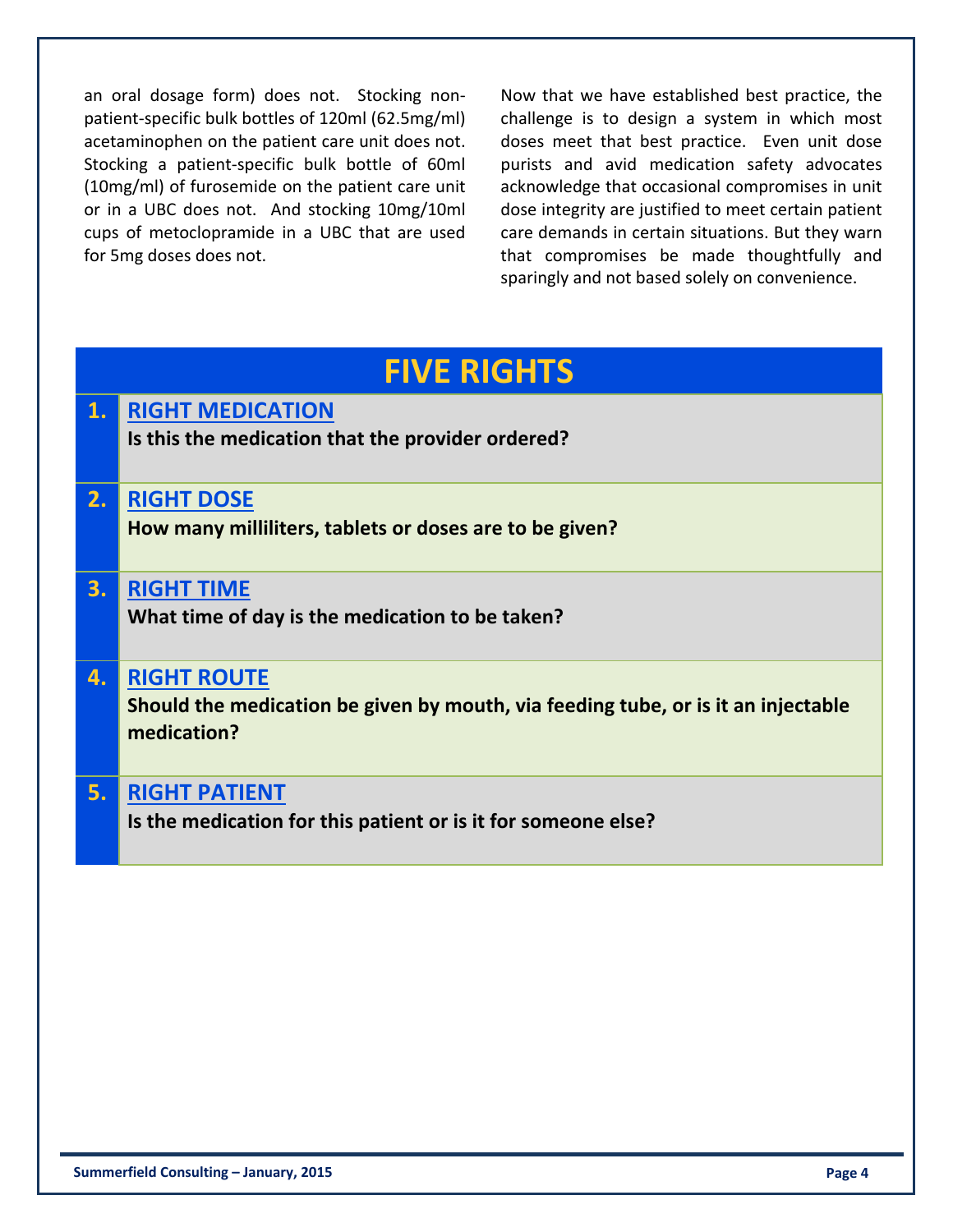## **Implementing the Best Practice for Oral Liquids**

**Two Decision Points**

#### **Decision Point #1**

For drugs and doses that are not commercially‐ available in single‐unit packaging or in doses that match a specific patient's dose, two options exist—either:

- **1. Draw each dose individually as a separate and distinct operation; or**
- **2. Repackage doses in bulk quantities anticipating later use, either for patient‐ specific dispensing or UBC stocking.**

Each pharmacy leader must establish the threshold that justifies bulk repackaging of product for his/her institution. Some institutions have established dose standardization policies and procedures, which reduce unnecessary variation in doses and create a standard dose for select dose ranges, increasing the likelihood that a threshold is met for repackaging.<sup>19,20</sup> Prime candidates for dose standardization are calcium carbonate, docusate, ferrous sulfate, furosemide, lansoprazole, and metoclopramide.<sup>15</sup>

ASHP provides a useful technical assistance bulletin on the repackaging process to assist the pharmacist in developing procedures for repackaging drugs in a safe and acceptable manner. $^{21}$ 

#### **Decision Point #2:**

For each drug and dose to be repackaged, two options exist—either:

- **1. Draw and label each dose manually as a bulk process; or**
- **2. Employ technology to automate the drawing and labeling of the doses.**

As established above, unit dose systems reduce the potential for error. Automating the repackaging operation to prepare single unit packages as opposed to repackaging them manually reduces the error potential even further. Once the pharmacist verifies the accuracy of the drug, the volume, and the labeling, the entire batch run, e.g., 100 syringes, will be accurate. A hundred opportunities for error are compressed to one, albeit a crucial one, that confirms the accuracy of the entire batch.

Also, automation prints barcodes on the labels or the packages to support Barcode Medication Administration (BCMA).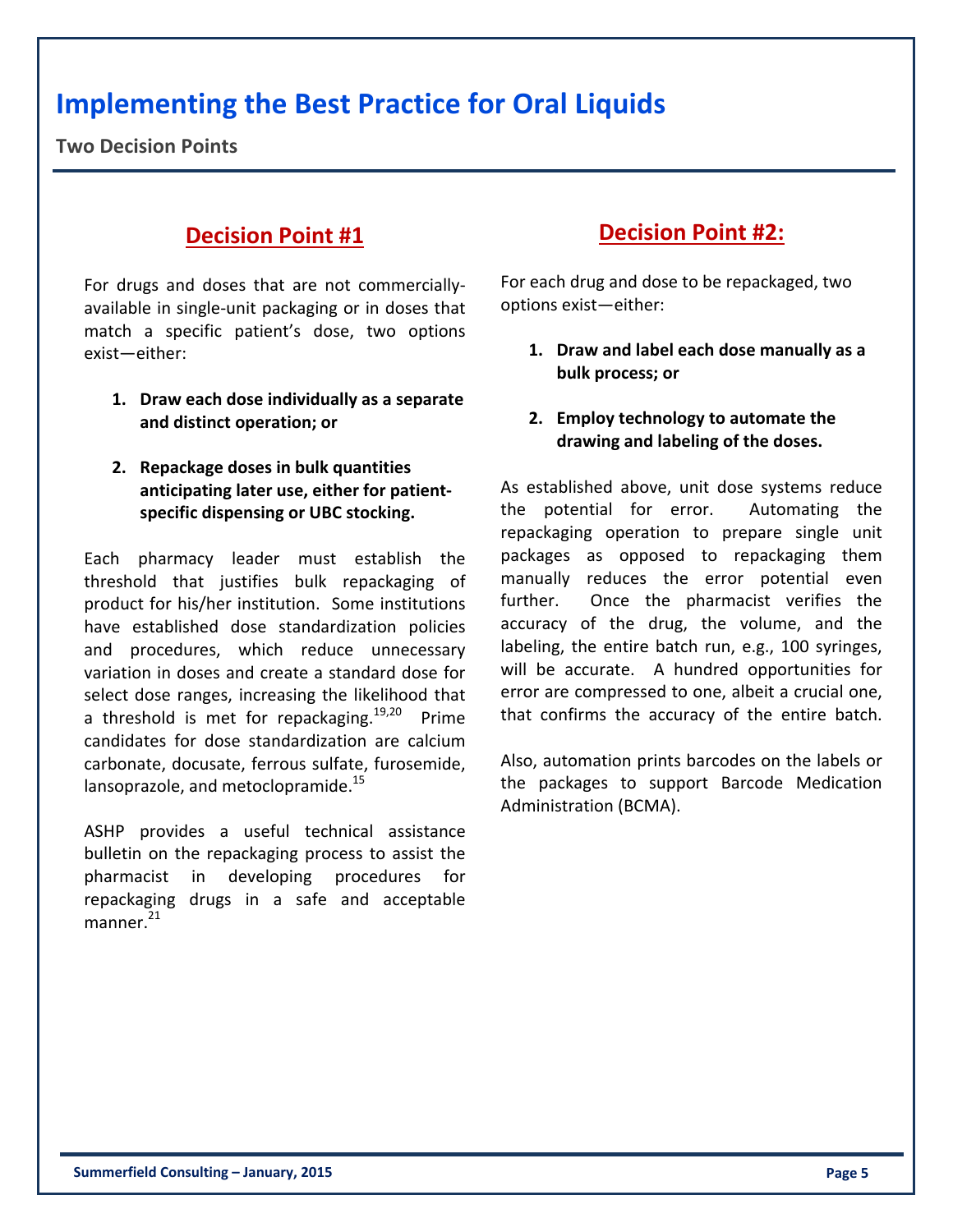#### **Selection and Assessment of Oral Cup and/or Oral Syringe Automation:**

Technology to facilitate the repackaging of oral liquids is available. A final decision is whether to purchase a machine to repackage oral liquids into oral cups or oral syringes or both.

An analysis of the drugs and the volumes that will be repackaged will assist in the decision. If the repackaging volumes are predominantly 5ml and more, a machine that fills unit dose cups should suffice. But cups have volume limitations; therefore, it is not advisable to package less than 3‐5ml in a unit dose cup because of the possibility of filling volume variability (standard practice allows ±5‐10%) or significant dose residual.

Institutions with large neonatal and pediatric populations should consider automation that fills oral syringes to accommodate the lower volumes (less than 3‐5ml). Commonly‐available lower‐ volume syringe sizes are 0.5ml, 1ml, and 3ml.

Oral syringe filling automation also accommodates higher volume doses because higher‐volume oral syringes are available (5ml, 10ml, 20ml, 30ml 60ml). The trade‐off is that the oral syringes are more expensive than the cups. Each institution must do a cost analysis based on its estimated ratio of syringes/cups. Institutions with anticipated large volumes of syringes and cups might consider both machines.

A useful method to propose automation to hospital administrators is to evaluate how each piece of automation objectively and subjectively meets *"Seven Technology Goals,"* developed by the author and outlined below. Each pharmacy manager can adapt the example to meet his/her needs.

| <u>JEVEIN I EUNIVULUU I UUALJ</u> |                                                                                                      |                                                                                                                                                                                                                              |  |  |
|-----------------------------------|------------------------------------------------------------------------------------------------------|------------------------------------------------------------------------------------------------------------------------------------------------------------------------------------------------------------------------------|--|--|
| <b>TECHNOLOGY GOAL</b>            |                                                                                                      | <b>ADVANTAGES/COMMENTS</b>                                                                                                                                                                                                   |  |  |
| 1.                                | <b>Promotes Quality and Safety</b>                                                                   | Reduces the potential for error by converting a manual repackaging<br>ш<br>process to an automated one.<br>The bar-coded labeling supports BCMA programs.<br>Ш                                                               |  |  |
| 2.                                | <b>Improves Efficiency/</b><br><b>Reduces Cost</b>                                                   | Converts a time-consuming manual process to an efficient<br>٠<br>automated process.*<br>Decreases medication waste because returned oral syringes can be<br>$\blacksquare$<br>recycled due to the prolonged expiration date. |  |  |
| 3.                                | <b>Enhances Work Satisfaction</b>                                                                    | Converts a tedious and cumbersome process to a sophisticated one.<br>T.<br><b>Especially increases work satisfaction for the technicians. Reduces</b><br>potential for repetitive stress injuries (RSIs).                    |  |  |
| 4.                                | <b>Improves Compliance (with</b><br><b>Regulatory Requirements and</b><br><b>Practice Standards)</b> | Ensures the uniformity of labeling and record keeping.<br>٠                                                                                                                                                                  |  |  |
| 5.                                | <b>Advances Clinical Practice</b>                                                                    | Enables the transfer of saved pharmacist time to patient care-<br>T.<br>oriented activities.                                                                                                                                 |  |  |
| 6.                                | <b>Advance Sustainability</b><br><b>Initiative</b>                                                   | <b>Converts paper documents to electronic documents</b><br>٠                                                                                                                                                                 |  |  |
| 7.                                | <b>Improves Medication Security</b>                                                                  | No implications.<br>ш                                                                                                                                                                                                        |  |  |

**SEVEN TECHNOLOGY GOALS**

\*One author claims a 75% time savings from 4-5 hours per day to 1 hour.<sup>22</sup> Another author claims a "savings of approximately 3 hours per day."<sup>23</sup>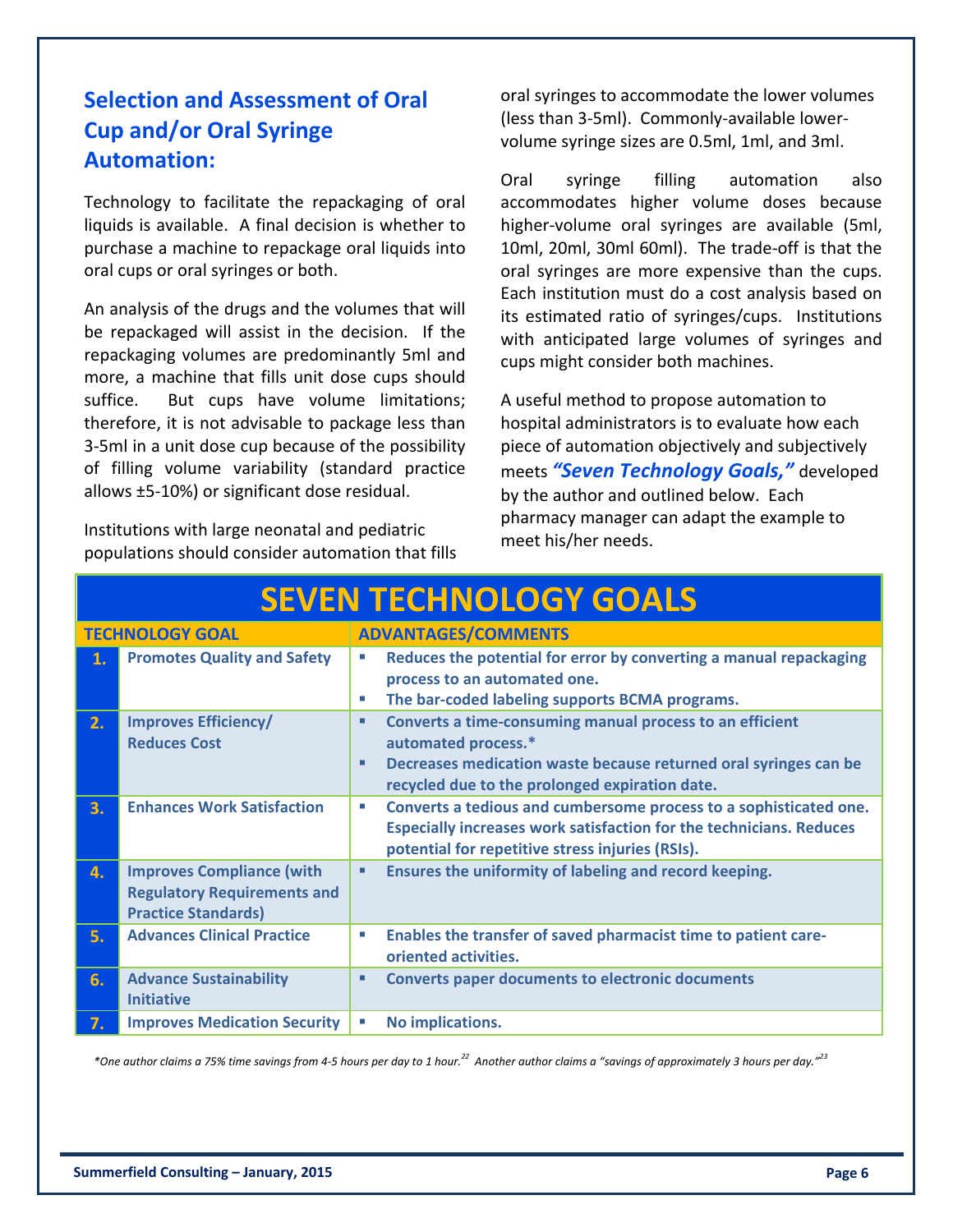In a survey of about 100 institutions that belong to the Pediatric Pharmacy Advocacy Group (PPAG), pharmacists cite four main challenges in filling oral syringes:<sup>24</sup>

| 1. Time committed to filling<br>(corresponds to technology goal number 2) | <b>3.</b> Labeling errors<br>(corresponds to technology goal number 1) |
|---------------------------------------------------------------------------|------------------------------------------------------------------------|
| 2. Filling errors                                                         | 4 Medication waste                                                     |
| (corresponds to technology goal number 1)                                 | (corresponds to technology goal number 2)                              |
|                                                                           |                                                                        |

#### **Additional Issues:**

A brief **discussion** of several particularly thorny issues follows:

#### *Establishing Beyond‐Use Dating (BUD) for*

*Repackaged Products:* Although ASHP's Technical Assistance Bulletin on Repackaging Oral Solids and Liquids in Single Unit and Unit Dose Packaging $^{21}$ contains a reference that suggests a methodology for determining beyond use dating (formerly called "expiration dates")‐‐six months or ¼ the difference between the repackaging date and the manufacturer's expiration date, whichever is less,  $25$ the current USP (38 General Chapter 1136) recommendation is one year or the time remaining until the expiration date, whichever is shorter. $^{26}$ 

*Labeling Repackaged Products:* Labeling should be designed for accuracy and clarity and to meet all regulatory and safety standards. The Institute for Safe Medication Practice (ISMP) publishes "Principles of Designing a Medication Label for Oral Liquids for Patient Specific, Inpatient Use."<sup>14</sup>

#### *Dispensing Oral Liquid Controlled Substances:*

The strict regulatory requirements surrounding controlled substances present an extreme challenge for pharmacists to adhere to the unit dose philosophy and simultaneously maintain accountability through chain‐of‐custody. To meet regulatory requirements, pharmacists place controlled substances in UBCs. However, to minimize the potential for error, many pharmacists establish dose standards, especially for children, and produce containers (cups or syringes) of various sizes to limit the impact of an inadvertent administration of the entire container. Finally, some pharmacists prepare and dispense select doses as unit doses to ensure patient safety in spite of the logistical challenges and paperwork.

**Expelling Air:** When drawing oral syringes manually, many pharmacists expel residual air whether the syringes are drawn as individual patient‐specific doses or in bulk.<sup>24</sup> However, more are inclined to leave the residual air if automation is used. In these cases, pharmacists may consider adjusting the fill volume an equivalent amount, e.g., 0.1ml, for low volume syringes (2ml and less) to avoid a significant proportional loss of drug. In these situations, the nurses should be notified and the labeling modified to inform the nurses and avoid confusion.

#### **Summary:**

Oral liquids represent a primary dosage form for hospitalized patients, especially for children. This White Paper describes the origin of unit dose dispensing. It also describes how pharmacists can apply core principles and practice elements of unit dose to improve the efficiency of oral liquid preparation and dispensing and reduce the potential for error.

#### **Call to Action:**

Medical Packaging Inc. (MPI) sponsored this White Paper. Medical Packaging Inc. is one of the leading manufacturers of unit dose packaging systems used in hospital, long term care (LTC)/extended care (EC) pharmacies, and repackaging centers.

To find out more about how MPI can help your pharmacy can advance safety and improve efficiency in the repackaging of oral liquids call 800.257.5282 or visit us at www.medpak.com.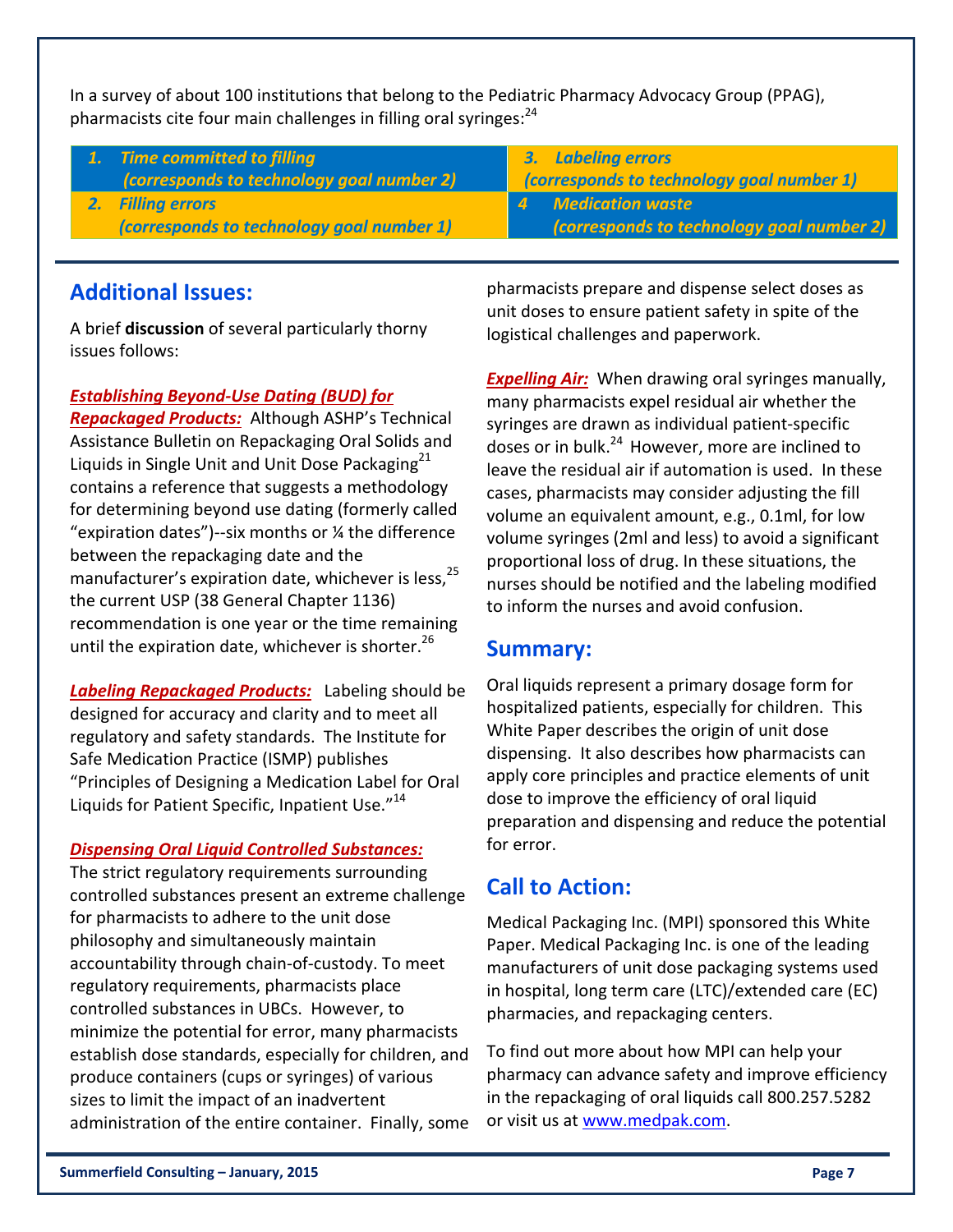#### **References:**

- 1. Aristotle. In: Podany AH. Why study history? A view from the past. https://www.academia.edu/312872/Why\_Study\_H istory\_A\_View\_From\_the\_Past
- 2. Summerfield MR. Unit dose primer. Bethesda, MD: American Society of Hospital Pharmacists; 1983.
- 3. American Society of Hospital Pharmacists. ASHP statement on unit dose drug distribution. *Am J Hosp Pharm.* 1989; 46:2346. https://www.ashp.org/DocLibrary/BestPractices/Di stribStUnitDose.aspx
- 4. American Society of Hospital Pharmacists. ASHP technical assistance bulletin on single unit and unit dose packages of drugs. *Am J Hosp Pharm.* 1985; 42:378‐9. http://www.ashp.org/DocLibrary/BestPractices/Dis tribTABUnitDose.aspx
- 5. American Society of Hospital Pharmacists. ASHP guidelines on preventing medication errors in hospitals. *Am J Hosp Pharm.* 1993; 50:305–14. http://www.ashp.org/s\_ashp/docs/files/MedMis Gdl\_Hosp.pdf
- 6. Cohen MR, ed. Medication errors.  $2^{nd}$  ed. Washington, D.C.; American Pharmacists Association: 2007.
- 7. Bates DW, Cullen DJ, Laird N, et al. Incidence of adverse drug events and potential adverse drug events. Implications for preventions. ADE prevention Study Group. *JAMA.* 1995. 1995; 274:29‐34. http://ptsafetyresearch.org/journal%20articles/Ori ginal%20021.pdf
- 8. Institute of Medicine, Committee on Quality Health Care in America. To err is human: building a safer health system. Report of the Institute of Medicine. Washington, D.C.: National Academy Press; 2000. https://www.iom.edu/~/media/Files/Report%20Fil es/1999/To‐Err is Human/To%20Err%20is%20Human %201999%20%20report%20brief.pdf
- 9. The Joint Commission. Preventing pediatric medication errors. *Sentinel Event Alert.* Issue 39, April 11, 2008. http://www.jointcommission.org/assets/1/18/SEA \_39.PDF
- 10. Levine S, Cohen MR. Preventing medication errors in pediatric and neonatal patients. In: Cohen MR, ed. Medication Errors. 2nd ed. Washington, D.C.; American Pharmacists Association: 2007.
- 11. American Academy of Pediatrics. Prevention of medication errors in the pediatric inpatient setting. *Pediatrics.* 2003; 112(4):431‐6 http://www2.aap.org/saferhealthcare/files/5922\_ AAP\_Policy-Prevention\_of\_Medication\_Errors.pdf
- 12. Pediatric Pharmacy Advocacy Group. Guidelines for preventing medication errors in pediatrics. *J Pediatr Pharmacol Ther.* 2001; 6:427‐43. http://www.ppag.org/attachments/files/111/Guid elines\_Peds.pdf
- 13. Kaushal R, Bates DW, Landrigan C, et al. Medication Errors and adverse events in pediatric patients*. JAMA.* 2001; 285(16):2114‐20. http://jama.jamanetwork.com/article.aspx?articlei d=193775